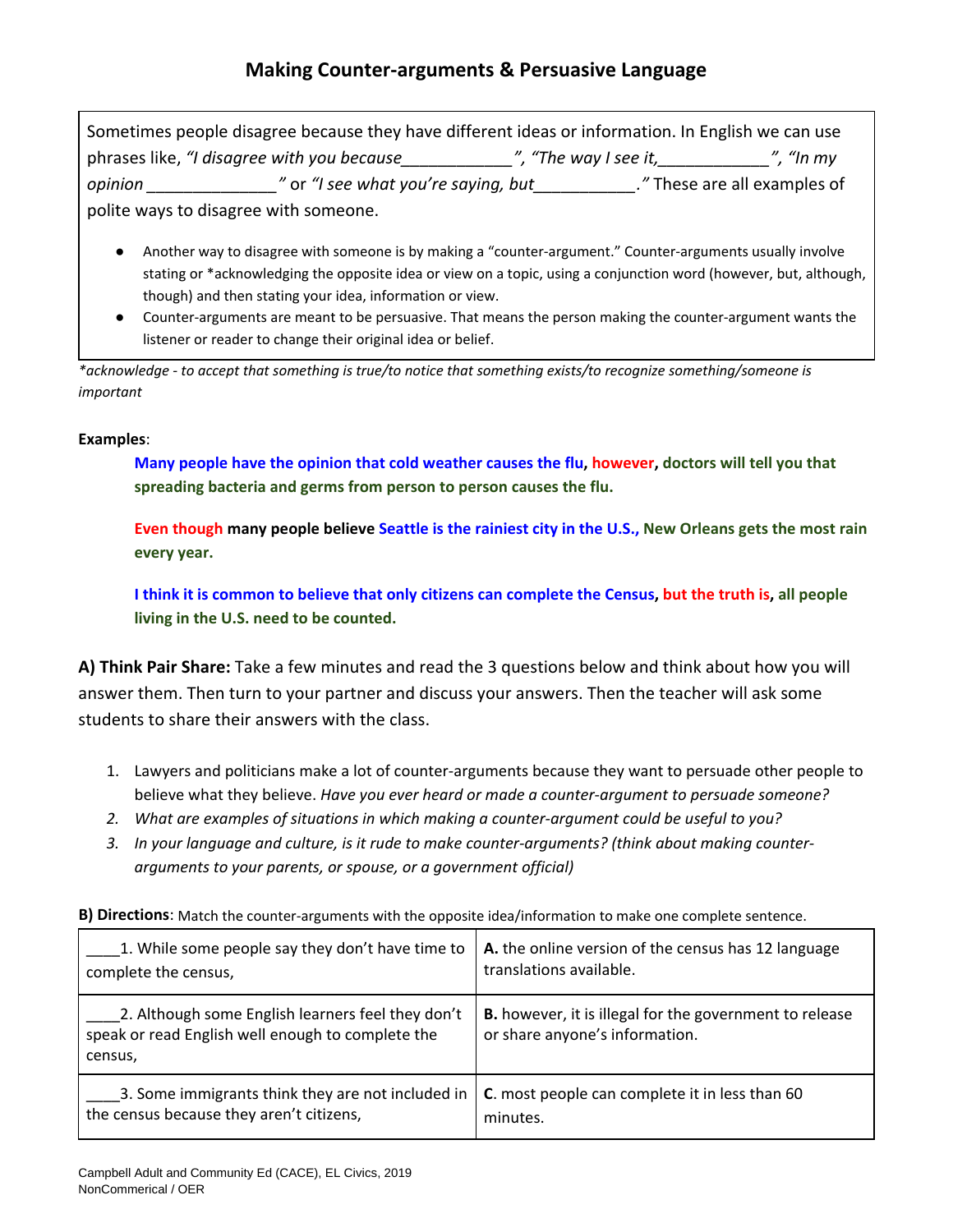| 4. My neighbor believes the census isn't                                                                                                               | D. however, it is the law that your information can                                                                                                                                                                    |
|--------------------------------------------------------------------------------------------------------------------------------------------------------|------------------------------------------------------------------------------------------------------------------------------------------------------------------------------------------------------------------------|
| important and a waste of time to fill out,                                                                                                             | only be used to produce statistics.                                                                                                                                                                                    |
| 5. My brother doesn't want to complete the<br>census because he doesn't trust the government and<br>he thinks it will use his information against him, | <b>E.</b> the truth is the census data is used to distribute<br>federal funds that pays for public safety, and<br>emergency preparedness, schools and hospitals, roads<br>and bridges, and factories that create jobs. |
| 6. Sharing personal information nowadays can be                                                                                                        | F. the truth is that the census counts every person living in                                                                                                                                                          |
| worrisome,                                                                                                                                             | this country regardless of their immigration status.                                                                                                                                                                   |

**\* fill out = complete a form or survey** *(I fill out a medical history form every time I see a new doctor.)*

**D) Directions:** Write your own counter-arguments. Look at the pictures and complete the sentences, **or** write your own complete sentences about each topic. Use persuasive language to express your idea/opinion. Try using different counter-arguments, and conjunctions.



1. Electric Cars:

There are some disadvantages to electric cars,

\_\_\_\_\_\_\_\_\_\_\_\_\_\_\_\_\_\_\_\_\_\_\_\_\_\_\_\_\_\_\_\_\_\_\_\_\_\_\_\_\_\_\_\_.



2. Working from home:

Most people think working from home is great,

\_\_\_\_\_\_\_\_\_\_\_\_\_\_\_\_\_\_\_\_\_\_\_\_\_\_\_\_\_\_\_\_\_\_\_\_\_\_\_\_\_\_\_\_\_ \_\_\_\_\_\_\_\_\_\_\_\_\_\_\_\_\_\_\_\_\_\_\_\_\_\_\_\_\_\_\_\_\_\_\_\_\_\_\_\_\_\_\_\_.

\_\_\_\_\_\_\_\_\_\_\_\_\_\_\_\_\_\_\_\_\_\_\_\_\_\_\_\_\_\_\_\_\_\_\_\_\_\_\_\_\_\_\_\_\_\_\_\_\_\_\_\_\_\_\_\_.



3. School uniforms:

While some parents believe school uniforms are \_\_\_\_\_\_\_\_\_\_\_\_\_\_\_\_\_\_\_\_\_\_\_\_\_\_\_\_\_\_\_\_\_